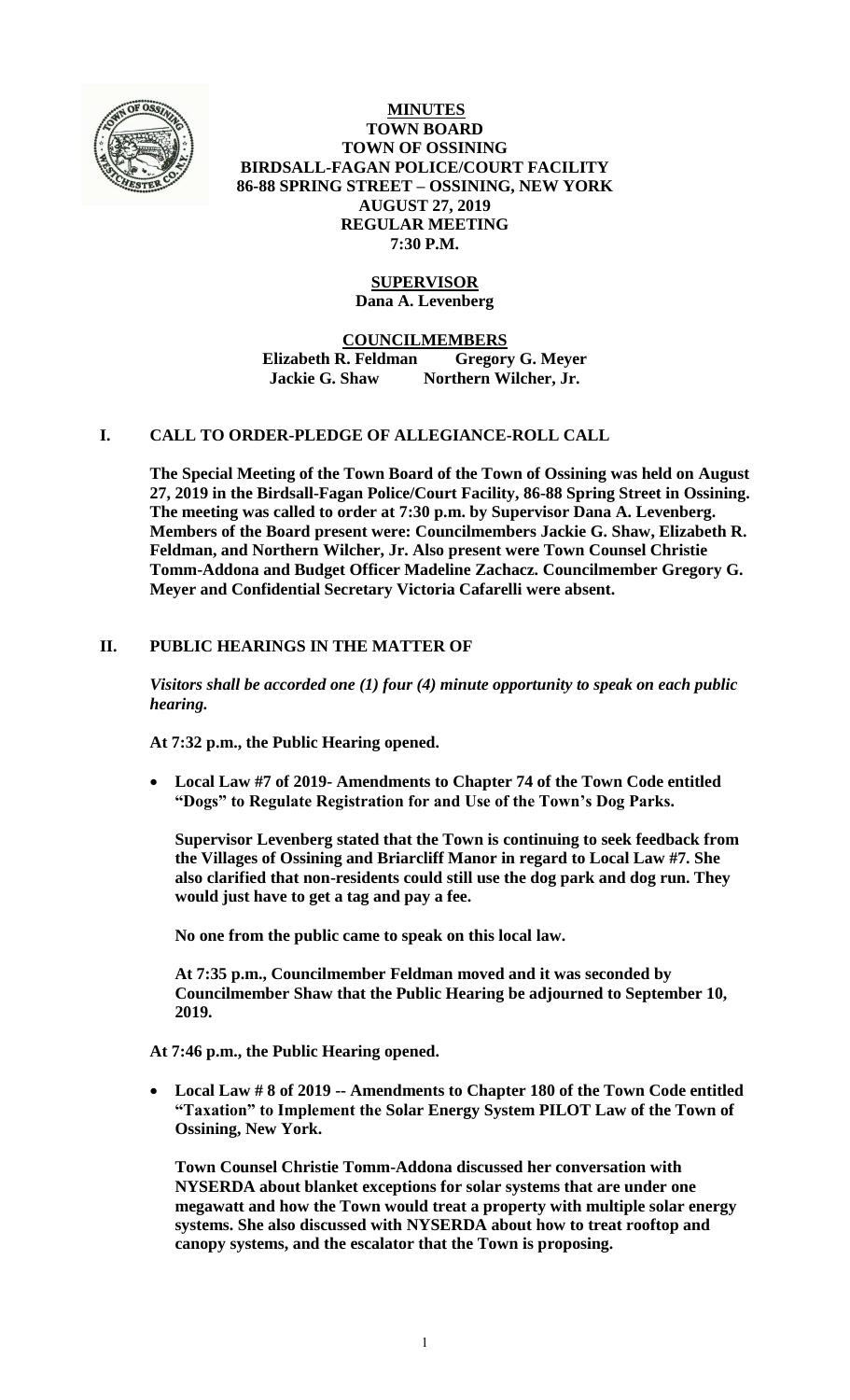**Julia Magliozzo from Ecogy Energy gave an explanation on cost differences between canopy systems and ground mounted systems. A canopy adds an amenity to an area. Canopies are typically pursued over already paved parking lots and don't have any detrimental environment effects. They do cost more, however. Canopy installation additionally is complex and requires materials that are expensive.** 

**At 7:51 p.m. Councilmember Feldman moved and it was seconded by Councilmember Shaw that the Public Hearing be adjourned to September 10, 2019.**

#### **III. ANNOUNCEMENTS**

**Supervisor Levenberg announced the following:**

**Last week Ossining Village Manager set up a meeting for some of us to meet with the economic development and planning team in New Rochelle. They have come up with some approaches to development which take a proactive approach to issues like traffic and school district impacts, parking, and environmental issues. We learned about strategies which have the potential to be adaptable to our challenges in Ossining. As the Village and Town embark on comprehensive planning, we both felt that this was a valuable visit and appreciated the time New Rochelle took to share some of their best practices with us.**

**We also spent a lot of time over the last few weeks talking to residents who live near the Croton River and access to the Unique Area. This spot of State-owned forest land has become overcrowded, mostly as the word gets out through social media about free access to the water. Unfortunately, it has created related issues of safety, devastation to the natural habitat, quality of life issues for those who live adjacent to the space, and for those who have found their sleepy streets crowded with visitors who are looking for a place to park. We also learned through our partnership with Village of Croton an Town of Cortlandt that the water tested high for fecal coliform and Croton recommended against swimming last weekend. However, the DEC did not react and instead left it to the rest of us to pick up the slack. We did receive a letter this afternoon from the DEC which I would like to read now:**

**The day is finally here! Well... almost. This Friday, August 30th at 12 Noon, we will host the rescheduled ribbon cutting for the Spray Deck at Louis Engel Park. We were able to resurface the spray pad thanks to a grant from Senator David Carlucci, and it has been getting a ton of usage all summer long. Only a few days left to check it out—the spray deck will close for the summer after Labor Day weekend.**

**Then on Friday night, August 30th, we have our last installment of the 2019 Summer Concert Series at Louis Engel Park, featuring Mark Von Em. Mark will hit the stage at 7PM, but make sure to come early and pick up some snacks and drinks from this summer's final Food Truck Friday, which will begin at 5PM. Thanks again to Mike and Miriam Risko for curating our band list this year, along with the Greater Ossining Chamber of Commerce for bringing some of the best local eats down to our waterfront. Can't wait until next year! Also, a big shout out to our Gold Sponsors, Speakeasy Creative Workspace, Westchester Bank, and Connect One Bank, Silver Sponsor Sterling National Bank, and Bronze Sponsors, Matero Jewelry, River Knoll, Mark Seiden and Gracelane Kennels.**

**This weekend will be a bit quiet around town, as many folks will be away for the long weekend. As a reminder, Town and Village offices will be closed on Monday, September 2nd in observance of Labor Day. If you are around and looking for some place to hang out, Sing Sing Kill Brewery will be open between 1PM and 8PM, offering \$2 off draft beverages for all Union members from open till close.**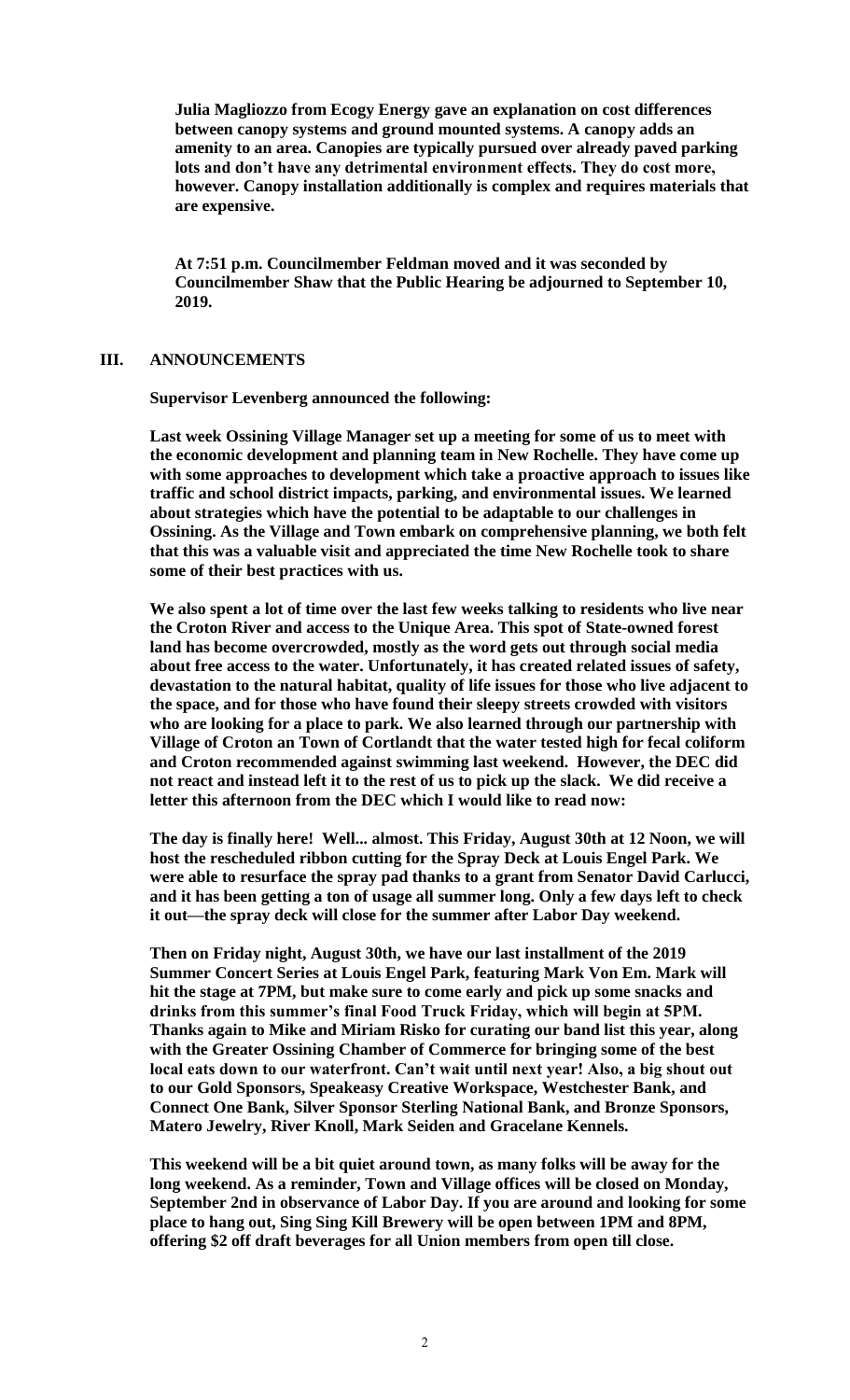**If you do stay in Town, wind down after a great weekend with Shannon Reilly, who will be back with her free "Yoga in the Park" in Briarcliff Manor's Law Park on Monday, September 2nd. After all the Labor Day festivities, I bet a nice outdoor workout will be a welcome way to clear your head before it's back to reality for most of us!**

**Outdoor concerts are not quite over for the season. Next Wednesday, September 4th, the Ferry Sloops Summer Music Series will wrap up the summer with the music of All Wheel Drive. A strong catalog of original and cover songs combined with a wide array of musical styles, All Wheel Drive can be counted on to satisfy even the most discriminating listener. Their sets are tailored to fit each venue as they feel it's important to "play the room". Their energetic presentations and good humor make for exciting and enjoyable performances. Join us for an evening of music on the shore of the Hudson River at Shattemuc Yacht Club starting at 7:30PM. Admission is free and open to the public.**

**On Sunday, September 8th, you have another chance to check out a walking tour of Ossining's Historic Sparta neighborhood. The tour begins at the Jug Tavern at 1:00PM with a showing of the video "The Battle for Sparta." Participants will then walk about six blocks through the neighborhood, learning about the historic homes in the landmarked district. Admission is free, but participation is limited to 20 people so reserve your space by contacting alan@jugtavern.org. But if you miss the cutoff, don't worry, you still have one more opportunity this season to catch this fascinating tour on Sunday, October 6th.**

**Finally, I want to let everyone know that the Town Board will not be meeting next week (Tuesday, September 3rd) and will resume our regular meeting schedule on Tuesday, September 10th with a Legislative Session, right here in this very room. We look forward to seeing you back here in two weeks' time.**

**Councilmember Feldman announced that the Stay Active and On Your Feet event will be on Monday September 23 at the Joseph G. Caputo Community Center from 10:00 a.m. to 1:00 p.m.**

### **IV. ADJOURN INTO WORK SESSION**

**At 7:56 PM the Town Board of the Town of Ossining voted to adjourn into Work Session. Councilmember Wilcher moved and it was seconded by Councilmember Shaw.**

**"The Wait Room" Performances at Engel Park- Discussion**

**Stephanie Lynn of the Sing Sing Prison Museum Board gave a presentation on "The Wait Room" performances planned to be held at the waterfront this September. A part of the Sing Sing Prison Museum is scheduled to be opened in 2020. "The Wait Room" Performances will showcase through dance the impact incarceration has on women and children. At night, security will be present to guard the set. There will be one performance on Friday, two performances on Saturday, and one performance on Sunday. The performances are free to anybody who has had personal experience with the prison system. There will be a \$25 donation suggestion. Funds raised will go towards defraying the cost of production and towards the Sing Sing Prison Museum. A truck will be at the park for two hours to drop off set parts on Sunday September 15th .** 

**Supervisor Levenberg asked if the truck could come at a later time on Sunday. Mrs. Lynn stated that it may not be possible to change the time the truck arrives. Supervisor Levenberg stated that the Town needs to check if anyone has booked the park for an event and if some park staff would be available to work that day. Mrs. Lynn said they are willing to cover any additionally costs incurred as a result of the truck coming in on Sunday September 15th .**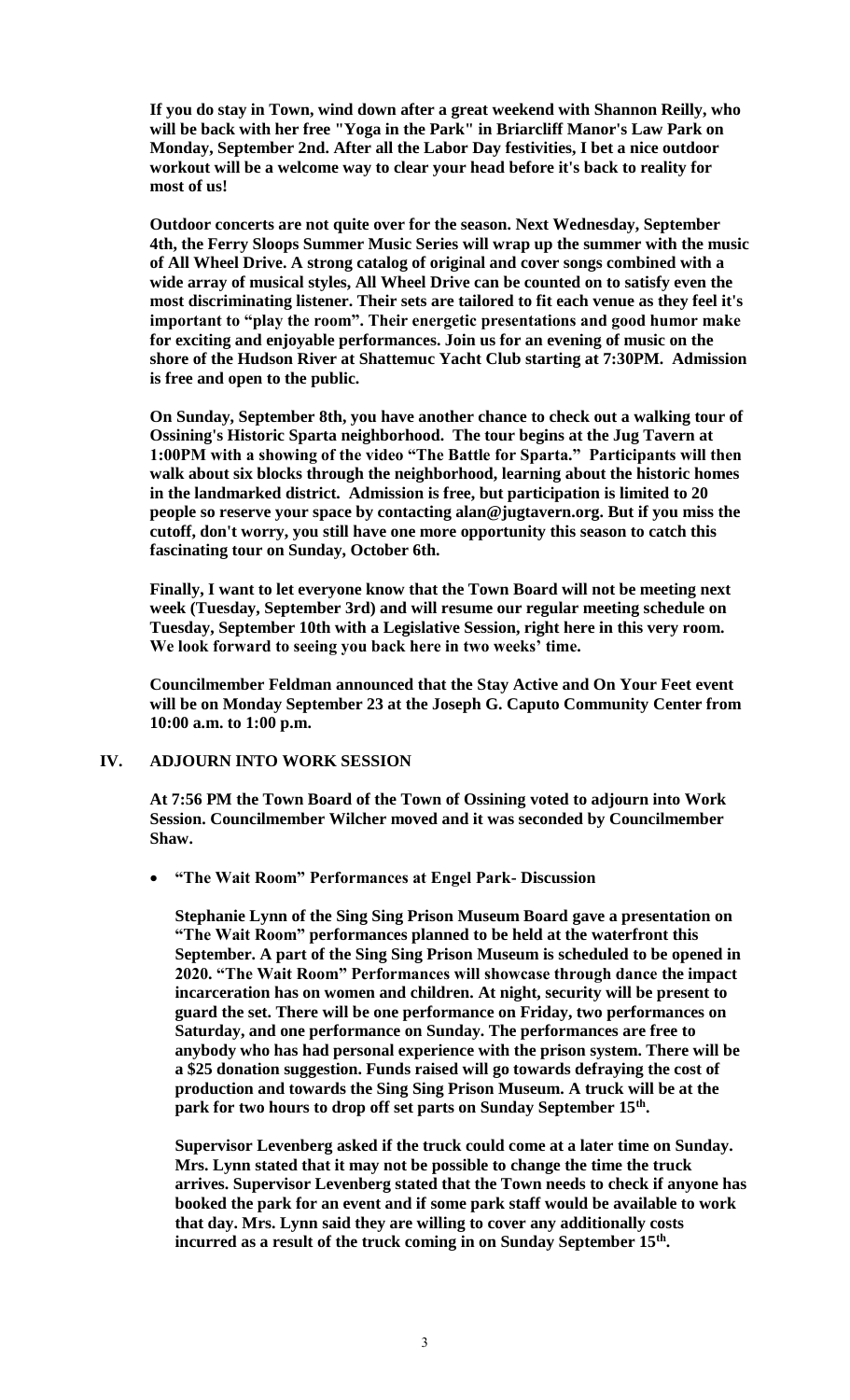**Councilmember asked a question on insurance. Mrs. Lynn said the production company has its own insurance and that the Sing Sing Museum also has its own insurance. Security and fencing will be up before and after the performances.** 

**Mrs. Lynn noted that there will be different scheduled events pertaining to incarceration leading up to "The Wait Room" performances.**

#### **V. ADJOURN WORK SESSION, RETURN TO REGULAR MEETING**

**At 8:21 PM the Town Board of the Town of Ossining voted to adjourn into Legislative Session. Councilmember Shaw moved and it was seconded by Councilmember Feldman.**

#### **VI. LIAISON REPORTS**

#### **VII. DEPARTMENTAL REPORTS**

 **Town Building Inspector John Hamilton gave the Board an update on what has been happening in the Town Building Department. Between January 2019 and August 2019 the Town Building Department has issued 168 permits, 124 alarm permits, and 83 title searches. Since January the department has done 210 inspections and has brought in a revenue of \$96,000. The department has begun doing accessory apartment renewal inspections and continues its ongoing fire inspections. Mr. Hamilton thanked the Town and Maddi for holding the CPR classes that the Building Department attended. Mr. Hamilton provided the Town Board with an update on the status of several building applications.**

**Councilmember asked how many accessory apartment renewal inspections the department is doing. Mr. Hamilton said the department is doing around 30.** 

 **Town Receiver of Taxes Holly Perlowitz gave the Board an update on what has been happening in the Tax Receiver's Office. In the last few weeks there has been a personnel change. Martha Quituisaca's intermediate clerk position was filled by Angela Juarez. In July the Tax Receiver's Office rolled over unpaid taxes and turned them into liens. Taxpayers with unpaid taxes that turned into liens were notified of the change. The office started out with 120 properties with tax liens. The number of properties with tax liens has gone down to 102 as of Tuesday August 27, 2019. There are currently three properties that could be auctioned off. However, two of them are under a payment plan and the one other property is an unbuildable lot. There are a total of eight payment plans and they are all being successfully paid. The email blasts have bettered communication between the Tax Receiver's Office and taxpayers. On Friday August 30th, school tax bills will be mailed out to taxpayers and will be available online. The first installment of School Taxes is due September 30th .** 

### **VIII. ADJOURN INTO WORK SESSION**

**At 8:41 PM the Town Board of the Town of Ossining voted to adjourn into Work Session. Councilmember Wilcher moved and it was seconded by Councilmember Shaw.**

**Solar PILOT Law- Discussion**

**At 8:58 PM the Town Board of the Town of Ossining voted to adjourn into Legislative Session. Councilmember Shaw moved and it was seconded by Councilmember Feldman.**

### **IX. LIASON REPORTS**

**Councilmember Feldman announced that the Ossining Boat and Canoe Club will be hosting its Family Fun and Fishing Day at the end of September.**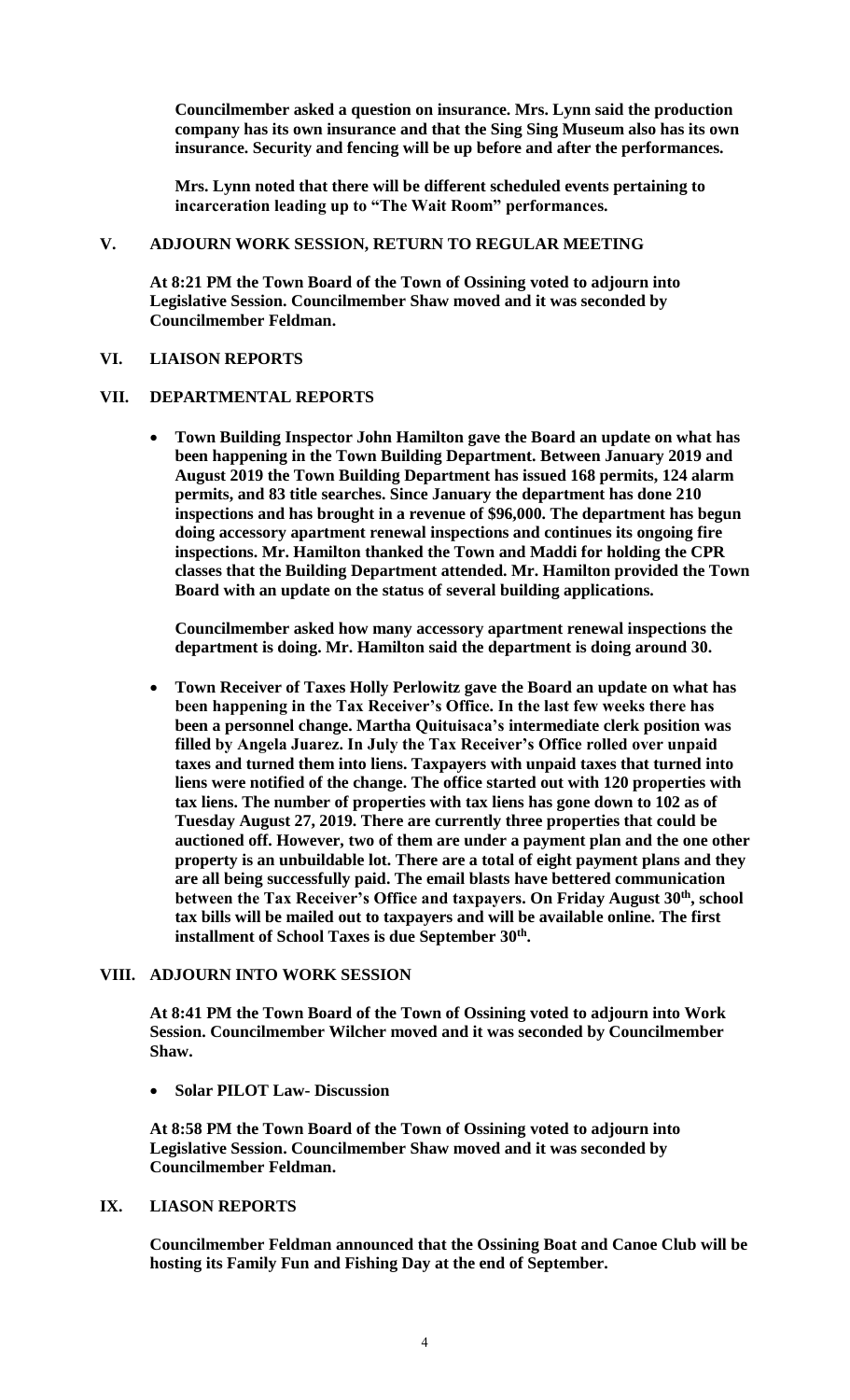## **X. PUBLIC COMMENT ON AGENDA ITEMS**

## **XI. BOARD RESOLUTIONS**

### **A. Approval of Minutes—Special Meeting – August 6, 2019**

**Councilmember Shaw moved and it was seconded by Councilmember Feldman that the following resolution be approved.**

**RESOLVED, that the Town Board of the Town of Ossining hereby approves the August 6, 2019 minutes of the Special Meeting as presented.**

**Motion Carried: Unanimously**

### **B. Approval of Minutes—Special Meeting – August 20, 2019**

**Councilmember Shaw moved and it was seconded by Councilmember Feldman that the following resolution be approved.**

**RESOLVED, that the Town Board of the Town of Ossining hereby approves the August 20, 2019 minutes of the Special Meeting as presented.**

> **Motion Carried Abstain: Wilcher**

### **C. Approval of Voucher Detail Report**

**Supervisor Levenberg said the following in regard to the resolution: As a reminder, we have had 3 weeks between reports, so this one is a bit of a doozy besides one month of IMA payments to the Village of Ossining and our September medical bill, we also have three bills for trucks for our Parks and Highway departments that were delivered at various times this summer.**

**Councilmember Shaw moved and it was seconded by Councilmember Feldman that the following resolution be approved.**

**RESOLVED, that the Town Board of the Town of Ossining hereby approves the Voucher Detail Report dated August 27, 2019 in the amount of \$886,285.33.**

**Motion Carried: Unanimously**

### **D. Tax Certiorari – 26 Yale Associates LLC vs. Town of Ossining, New York**

**Councilmember Wilcher moved and it was seconded by Councilmember Shaw that the following resolution be approved.**

**WHEREAS, proceedings pursuant to Article 7 of the Real Property Tax Law of the State of New York were instituted by Wachovia Wells Fargo against The Town of Ossining, New York to review the tax assessments made on Petitioner's property located at 22-24 Croton Avenue, Town of Ossining, N.Y. and designated on the tax assessment map of The Town of Ossining as Section 89.19, Block 2, Lot 50 and for Tax Assessment Years 2016-2018, which proceedings are now pending in the Supreme Court of the State of New York, County of Westchester, under Index Nos. 63986/16; 65917/17 and 65371/18; and** 

**WHEREAS, the above Petitioner has agreed to a compromise and settlement of such proceedings, subject to the approval of the Town Board, correcting and**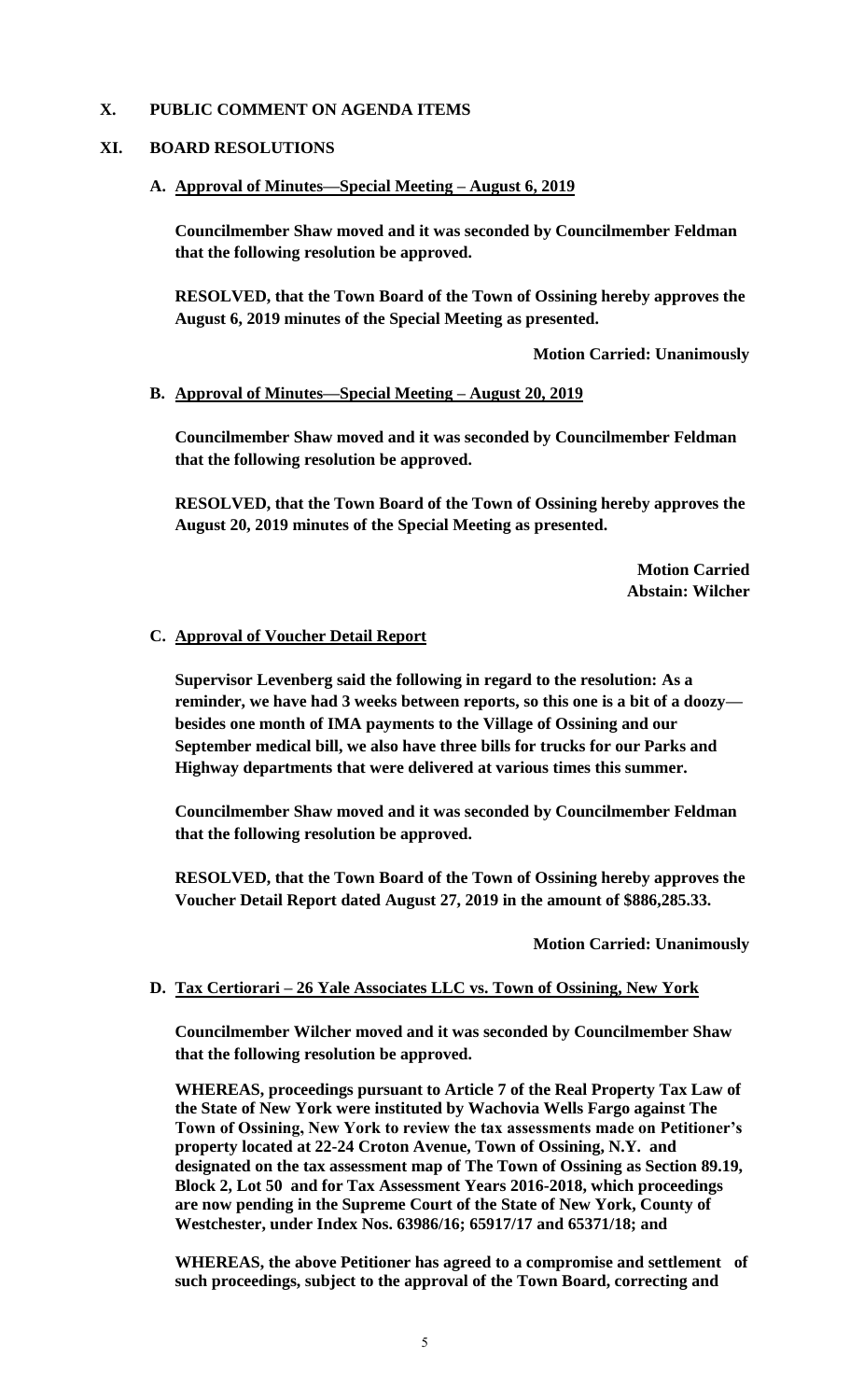**reducing the assessed valuation of its real property and improvements, as follows:**

**26 Yale Associates LLC Town of Ossining, N.Y. 10562 22-24 Croton Avenue Section 89.19, Block 2, Lot 50**

| Assessment | Tax ID No. | Original              | <b>Reduction</b> | <b>Final Assessed</b> |
|------------|------------|-----------------------|------------------|-----------------------|
| Year       |            | <b>Assessed Value</b> |                  | Value                 |
| 2016       | 89.19-2-50 | \$891,100             | \$76,000         | \$815,100             |
| 2017       | 89.19-2-50 | \$891,100             | \$98,000         | \$793,100             |
| 2018       | 89.19-2-50 | \$948,800             | \$58,000         | \$890,800             |

**WHEREAS, any and all refunds necessitated by said settlement will be made without interest; and** 

**WHEREAS, the Town Board, upon the recommendation of the Assessor, concurred by Counsel to The Town, finds the proposed settlement appropriate and in the best interest of the Town of Ossining; now therefore it is**

**RESOLVED, that settlement of the proceedings, on the terms set forth herein, is hereby accepted and approved, subject to the approval of the Supreme Court, Westchester County, wherein such proceedings are pending; and it is further**

**RESOLVED, that Counsel to the Town is hereby authorized and directed to procure and execute any documents necessary to effectuate such settlement; and it is further**

**RESOLVED, subject to the approval of the Supreme Court, Westchester County, that the Assessor is authorized and directed to make the changes and corrections to the individual unit assessment on the tax assessment roll of the Town of Ossining, which will be ordered pursuant to the Consent Judgment to be entered in accordance with the terms of this settlement, and the Receiver of Taxes is authorized and directed to process and pay the refund of Town of Ossining taxes estimated to be \$222.63, which will be ordered pursuant to said Consent Judgment.**

**Motion Carried: Unanimously**

### **E. Tax Certiorari - ZSA Ossining, LLC vs. Town Of Ossining**

**Councilmember Feldman moved and it was seconded by Councilmember Shaw that the following resolution be approved.**

**WHEREAS, proceedings pursuant to Article 7 of the Real Property Tax Law of the State of New York were instituted by ZSA Ossining, LLC against The Village of Ossining, Town of Ossining, New York to review the tax assessments made on Petitioner's property located at 105 Croton Avenue, Ossining, N.Y. 10562 and designated on the tax assessment map of The Town of Ossining as Section 89.16, Block 1, Lot 57 and for Tax Assessment Year 2018, which proceedings are now pending in the Supreme Court of the State of New York, County of Westchester, under Index Nos. 65356/18; and** 

**WHEREAS, the above Petitioner has agreed to a compromise and settlement of such proceedings, subject to the approval of the Town Board, correcting and reducing the assessed valuation of its real property and improvements, as follows:**

**ZSA Ossining LLC 105 Croton Avenue Ossining, N.Y. 10562 Section 89.16, Block 1, Lot 57**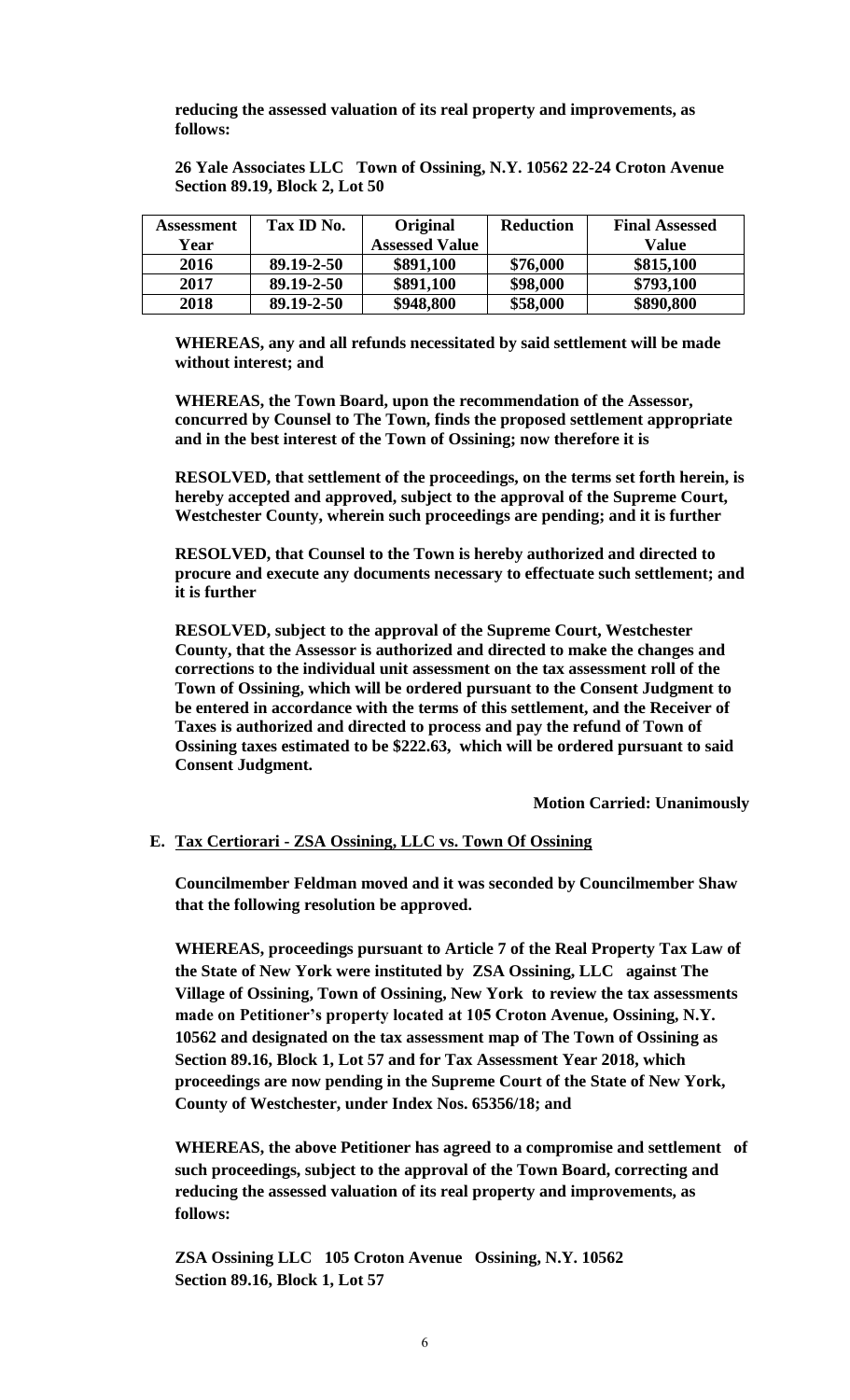| Assessment<br>Year | Tax ID No. | <b>Original</b><br><b>Assessed Value</b> | <b>Reduction</b> | <b>Final Assessed</b><br>Value |
|--------------------|------------|------------------------------------------|------------------|--------------------------------|
| 2018               | 89.16-1-57 | \$1,976,900                              | \$126,500        | \$1,850,400                    |

**WHEREAS, any and all refunds necessitated by said settlement will be made without interest; and** 

**WHEREAS, the Town Board, upon the recommendation of the Assessor, concurred by Counsel to the Town, finds the proposed settlement appropriate and in the best interest of the Town of Ossining; now therefore it is**

**RESOLVED, that settlement of the proceedings, on the terms set forth herein, is hereby accepted and approved, subject to the approval of the Supreme Court, Westchester County, wherein such proceedings are pending; and it is further**

**RESOLVED, that Counsel to the Town is hereby authorized and directed to procure and execute any documents necessary to effectuate such settlement; and it is further**

**RESOLVED, subject to the approval of the Supreme Court, Westchester County, that the Assessor is authorized and directed to make the changes and corrections to the individual unit assessment on the tax assessment roll of the Town of Ossining, which will be ordered pursuant to the Consent Judgment to be entered in accordance with the terms of this settlement, and the Receiver of Taxes is authorized and directed to process and pay the refund of Town of Ossining taxes estimated to be \$121.71, which will be ordered pursuant to said Consent Judgment.** 

**Motion Carried: Unanimously**

# **F. Tax Certiorari - Wachovia Wells Fargo vs. Village of Briarcliff Manor, Town of Ossining**

**Councilmember Feldman moved and it was seconded by Councilmember Shaw that the following resolution be approved.**

**WHEREAS, proceedings pursuant to Article 7 of the Real Property Tax Law of the State of New York were instituted by Wachovia Wells Fargo against The Village of Briarcliff Manor, Town of Ossining, New York to review the tax assessments made on Petitioner's property located at 1050 Pleasantville Road, Village of Briarcliff Manor, N.Y. 10510, Town of Ossining, N.Y. and designated on the tax assessment map of The Town of Ossining as Section 98.10, Block 1, Lot 51 and for Tax Assessment Years 2012-2018, which proceedings are now pending in the Supreme Court of the State of New York, County of Westchester, under Index Nos. 65896/2012; 66458/2013; 65386/2014; 65975/2015; 63927/2016; 65520/2017 and 65163/2018; and** 

**WHEREAS, the above Petitioner has agreed to a compromise and settlement of such proceedings, subject to the approval of the Town Board, correcting and reducing the assessed valuation of its real property and improvements, as follows:**

**Wachovia Wells Fargo 1050 Pleasantville Road, Village of Briarcliff Manor, N.Y. 10510 Town of Ossining**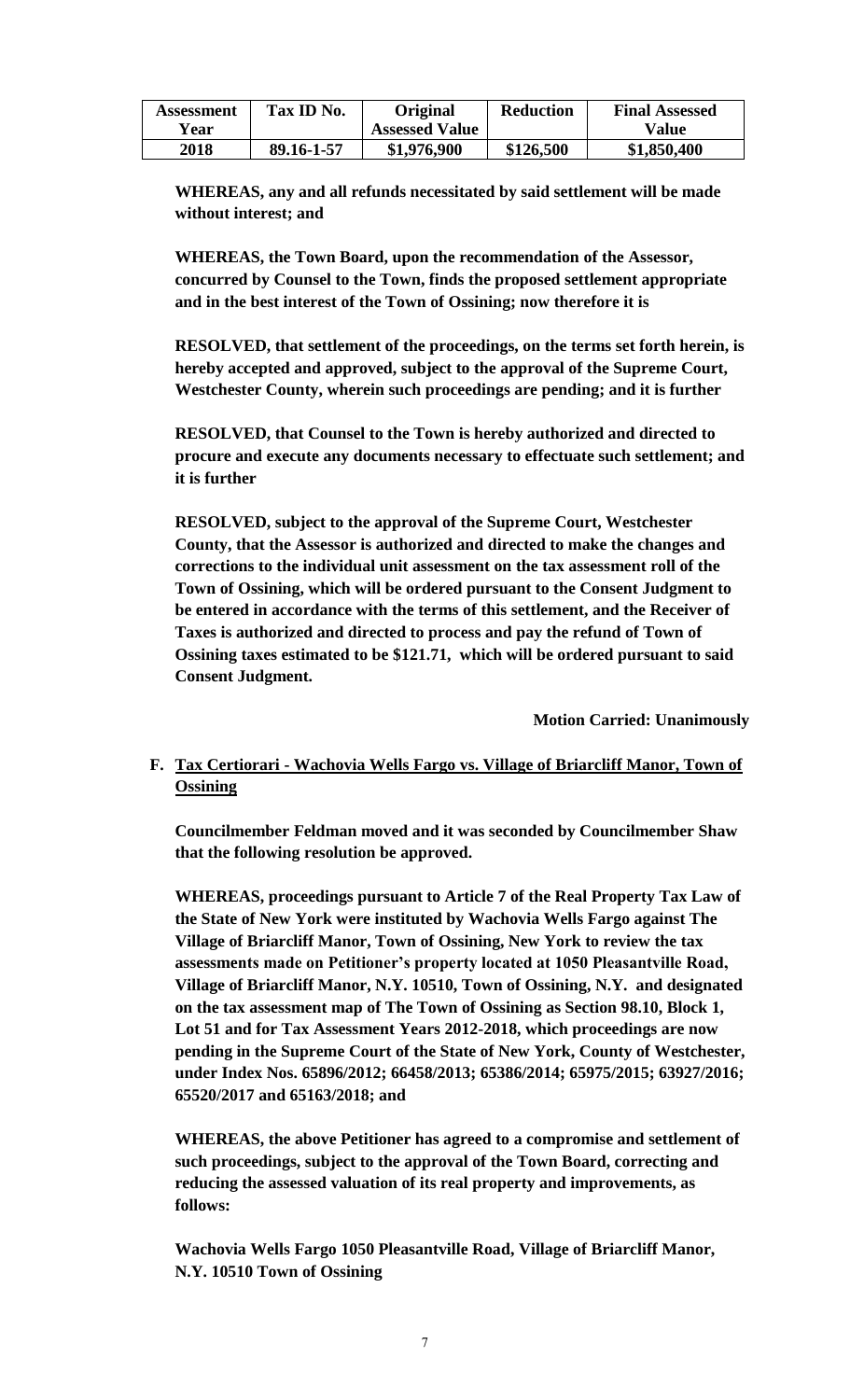| <b>Assessment</b><br>Year | Tax ID No. | Original<br><b>Assessed Value</b> | <b>Reduction</b> | <b>Final Assessed</b><br><b>Value</b> |
|---------------------------|------------|-----------------------------------|------------------|---------------------------------------|
| 2012                      | 98.10-1-51 |                                   |                  |                                       |
|                           |            | \$169,850                         | \$22,350         | \$147,500                             |
| 2013                      | 98.10-1-51 | \$169,850                         | \$17,350         | \$152,500                             |
| 2014                      | 98.10-1-51 | \$169,850                         | \$24,850         | \$145,000                             |
| 2015                      | 98.10-1-51 | \$169,850                         | \$32,350         | \$137,500                             |
| 2016                      | 98.10-1-51 | \$2,702,500                       | \$302,500        | \$2,400,000                           |
| 2017                      | 98.10-1-51 | \$2,702,500                       | \$352,500        | \$2,350,000                           |
| 2018                      | 98.10-1-51 | \$2,744,900                       | \$444,900        | \$2,300,000                           |

**Section 98.10, Block 1, Lot 51**

**WHEREAS, any and all refunds necessitated by said settlement will be made without interest; and** 

**WHEREAS, the Town Board, upon the recommendation of the Assessor, concurred by Counsel to the Town, finds the proposed settlement appropriate and in the best interest of the Town of Ossining; now therefore it is**

**RESOLVED, that settlement of the proceedings, on the terms set forth herein, is hereby accepted and approved, subject to the approval of the Supreme Court, Westchester County, wherein such proceedings are pending; and it is further**

**RESOLVED, that Counsel to the Town is hereby authorized and directed to procure and execute any documents necessary to effectuate such settlement; and it is further**

**RESOLVED, subject to the approval of the Supreme Court, Westchester County, that the Assessor is authorized and directed to make the changes and corrections to the individual unit assessment on the tax assessment roll of the Town of Ossining, which will be ordered pursuant to the Consent Judgment to be entered in accordance with the terms of this settlement, and the Receiver of Taxes is authorized and directed to process and pay the refund of Town of Ossining taxes estimated to be \$2,019.84, which will be ordered pursuant to said Consent Judgment.** 

**Motion Carried: Unanimously**

#### **G. Tax Certiorari - 140 South Highland Avenue, LLC vs. Town of Ossining**

**Councilmember Feldman moved and it was seconded by Councilmember Wilcher that the following resolution be approved.**

**WHEREAS, proceedings pursuant to Article 7 of the Real Property Tax Law of the State of New York were instituted by 140 South Highland Avenue, LLC against The Village of Ossining, Town of Ossining, New York to review the tax assessments made on Petitioner's property located at 140 South Highland Avenue, Ossining, N.Y. 10562 and designated on the tax assessment map of The Town of Ossining as Section 97.11, Block 4, Lot 29 and for Tax Assessment Years 2016-2017, which proceedings are now pending in the Supreme Court of**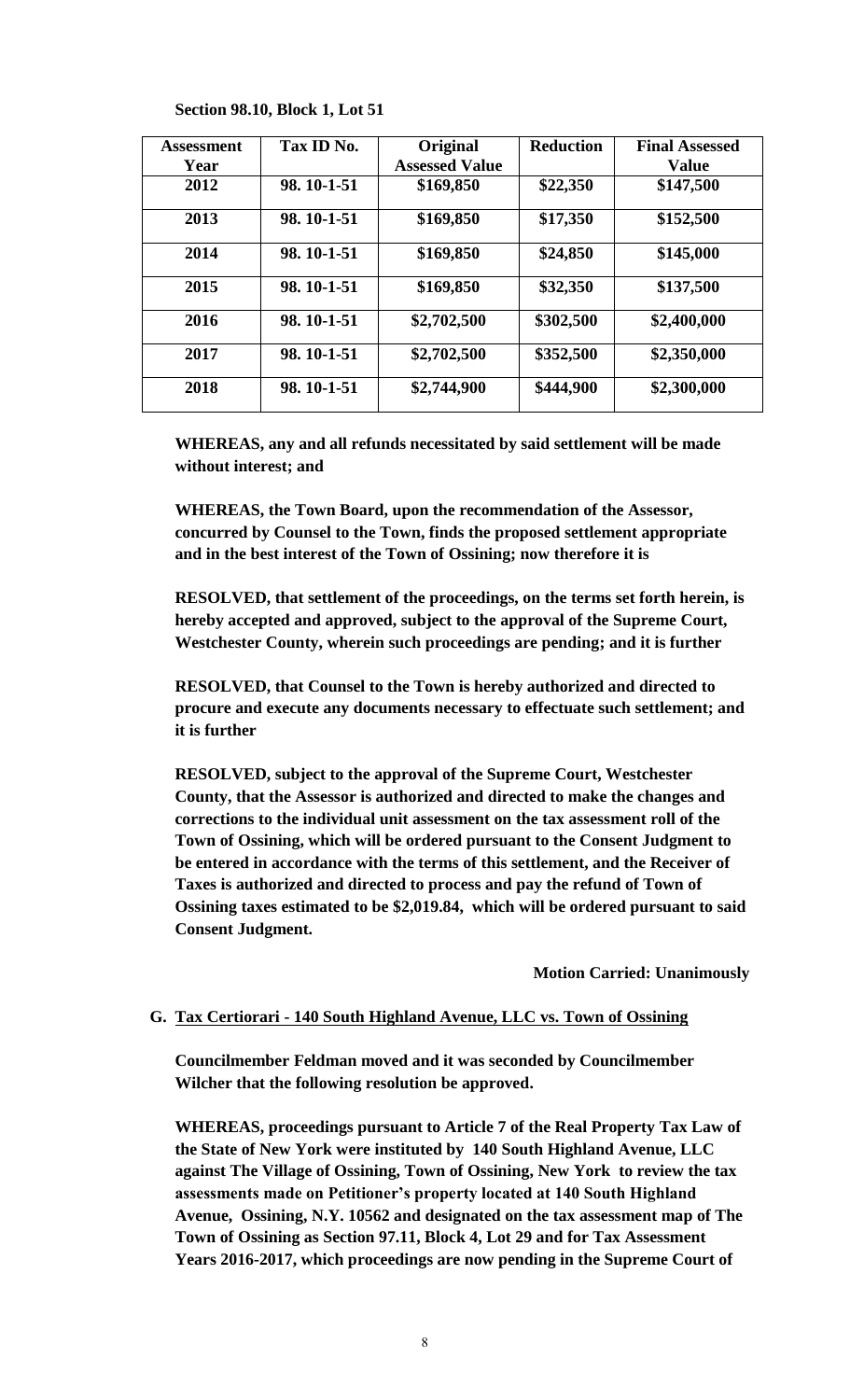**the State of New York, County of Westchester, under Index Nos. 65573/16 and 66517/17; and** 

**WHEREAS, the above Petitioner has agreed to a compromise and settlement of such proceedings, subject to the approval of the Town Board, correcting and reducing the assessed valuation of its real property and improvements, as follows:**

**140 South Highland Avenue, LLC 140 South Highland Avenue, Ossining, N.Y. 10562** 

**Section 97.11, Block 4, Lot 29**

| Assessment | Tax ID No. | Original              | <b>Reduction</b> | <b>Final Assessed</b> |
|------------|------------|-----------------------|------------------|-----------------------|
| Year       |            | <b>Assessed Value</b> |                  | Value                 |
| 2016       | 97.11-4-29 | \$1,516,600           | \$316,600        | \$1,200,000           |
| 2017       | 97.11-4-29 | \$1,516,600           | \$316,600        | \$1,200,000           |

**WHEREAS, any and all refunds necessitated by said settlement will be made without interest; and** 

**WHEREAS, the Town Board, upon the recommendation of the Assessor, concurred by Counsel to The Town, finds the proposed settlement appropriate and in the best interest of the Town of Ossining; now therefore it is**

**RESOLVED, that settlement of the proceedings, on the terms set forth herein, is hereby accepted and approved, subject to the approval of the Supreme Court, Westchester County, wherein such proceedings are pending; and it is further**

**RESOLVED, that Counsel to The Town is hereby authorized and directed to procure and execute any documents necessary to effectuate such settlement; and it is further**

**RESOLVED, subject to the approval of the Supreme Court, Westchester County, that the Assessor is authorized and directed to make the changes and corrections to the individual unit assessment on the tax assessment roll of the Town of Ossining, which will be ordered pursuant to the Consent Judgment to be entered in accordance with the terms of this settlement, and the Receiver of Taxes is authorized and directed to process and pay the refund of Town of Ossining taxes estimated to be \$607.07, which will be ordered pursuant to said Consent Judgment.** 

**Motion Carried: Unanimously**

#### **H. Tax Certiorari -- Deercliff Builders, Inc. vs. Town of Ossining**

**Councilmember Feldman moved and it was seconded by Councilmember Wilcher that the following resolution be approved.**

**WHEREAS, proceedings pursuant to Article 7 of the Real Property Tax Law of the State of New York were instituted by Friends Construction, Inc. against The Village of Ossining, Town of Ossining, New York to review the tax assessments made on Petitioner's property located on 1250 Pleasantville Road, Village of Briarcliff Manor, Town of Ossining, N.Y. 10510 and designated on the**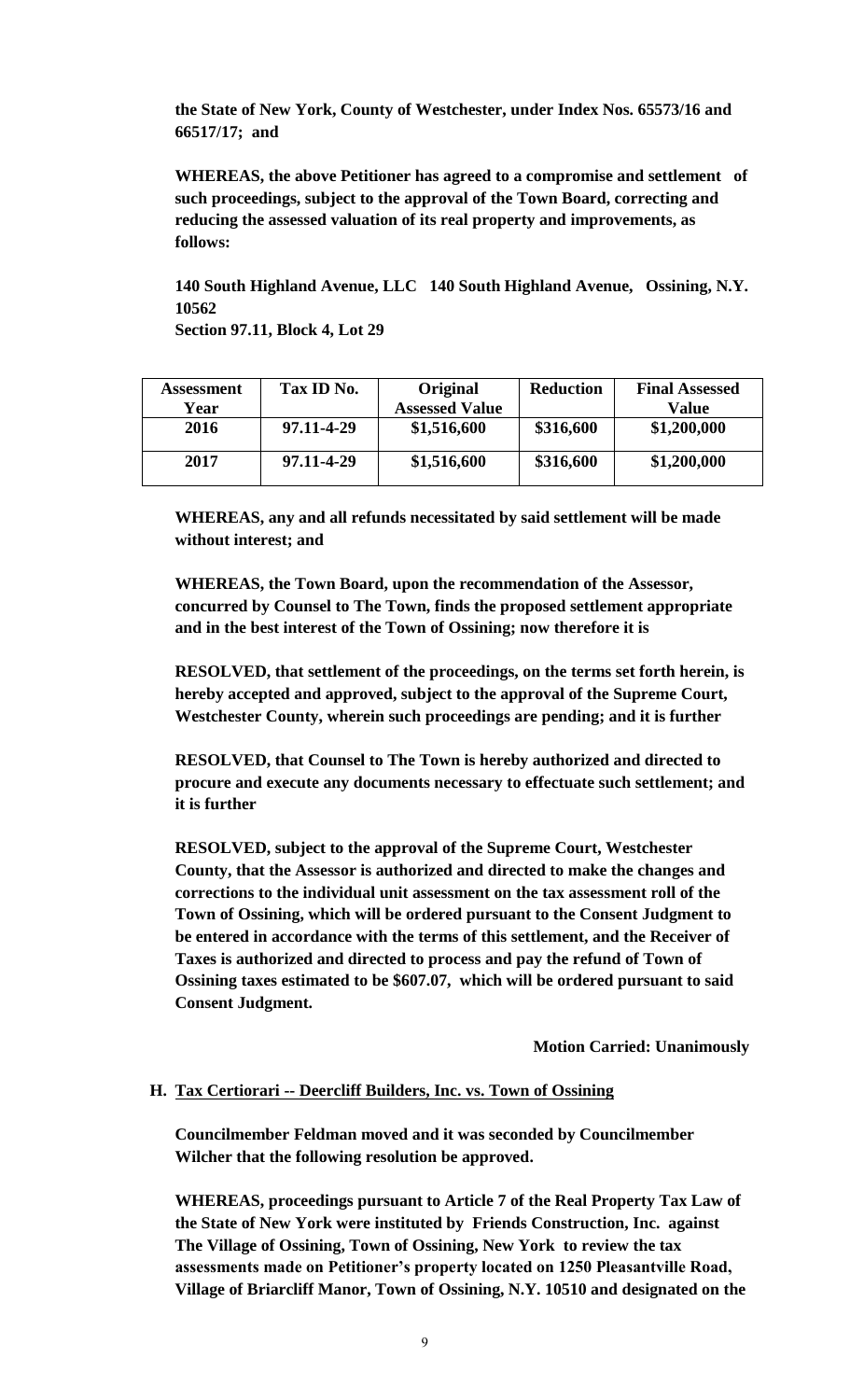**tax assessment map of The Town of Ossining, Village of Briarcliff Manor as Section 98.10, Block 1, Lot 41 and for Tax Assessment Years 2015-2018, which proceedings are now pending in the Supreme Court of the State of New York, County of Westchester, under Index Nos. 65229-15, 63734-16, 64561-17 and 64903-18; and** 

**WHEREAS, the above Petitioner has agreed to a compromise and settlement of such proceedings, subject to the approval of the Town Board, correcting and reducing the assessed valuation of its real property and improvements, as follows:**

**Deercliff Builders, Inc. 1250 Pleasantville Road Village of Briarcliff Manor, Town of Ossining, N.Y. 10510 Section 98.10, Block 1, Lot 41**

| <b>Assessment</b> | Tax ID No. | Original              | <b>Reduction</b> | <b>Final Assessed</b> |
|-------------------|------------|-----------------------|------------------|-----------------------|
| Year              |            | <b>Assessed Value</b> |                  | <b>Value</b>          |
| 2015              | 98.10-1-41 | \$82,200              | \$5,925          | \$76,275              |
| 2016              | 98.10-1-41 | \$1,424,600           | \$74,600         | \$1,350,000           |
| 2017              | 98.10-1-41 | \$1,424,600           | \$0              | \$1,424,600           |
| 2018              | 98.10-1-41 | \$1,400,000           | \$0              | \$1,400,000           |

**WHEREAS, any and all refunds necessitated by said settlement will be made without interest; and** 

**WHEREAS, the Town Board, upon the recommendation of the Assessor, concurred by Counsel to The Town, finds the proposed settlement appropriate and in the best interest of the Town of Ossining; now therefore it is**

**RESOLVED, that settlement of the proceedings, on the terms set forth herein, is hereby accepted and approved, subject to the approval of the Supreme Court, Westchester County, wherein such proceedings are pending; and it is further**

**RESOLVED, that Counsel to The Town is hereby authorized and directed to procure and execute any documents necessary to effectuate such settlement; and it is further**

**RESOLVED, subject to the approval of the Supreme Court, Westchester County, that the Assessor is authorized and directed to make the changes and corrections to the individual unit assessment on the tax assessment roll of the Town of Ossining, which will be ordered pursuant to the Consent Judgment to be entered in accordance with the terms of this settlement, and the Receiver of Taxes is authorized and directed to process and pay the refund of Town of Ossining taxes estimated to be \$130.95 , which will be ordered pursuant to said Consent Judgment.** 

**Motion Carried: Unanimously**

### **I. Climate Smart Communities Healthy Communities Initiative Grant Approval**

**Supervisor Levenberg said the following in regard to the resolution: This grant has been two years in the making and I am so glad to finally be able to get it going! This grant will have us working alongside Pace University's Land Use**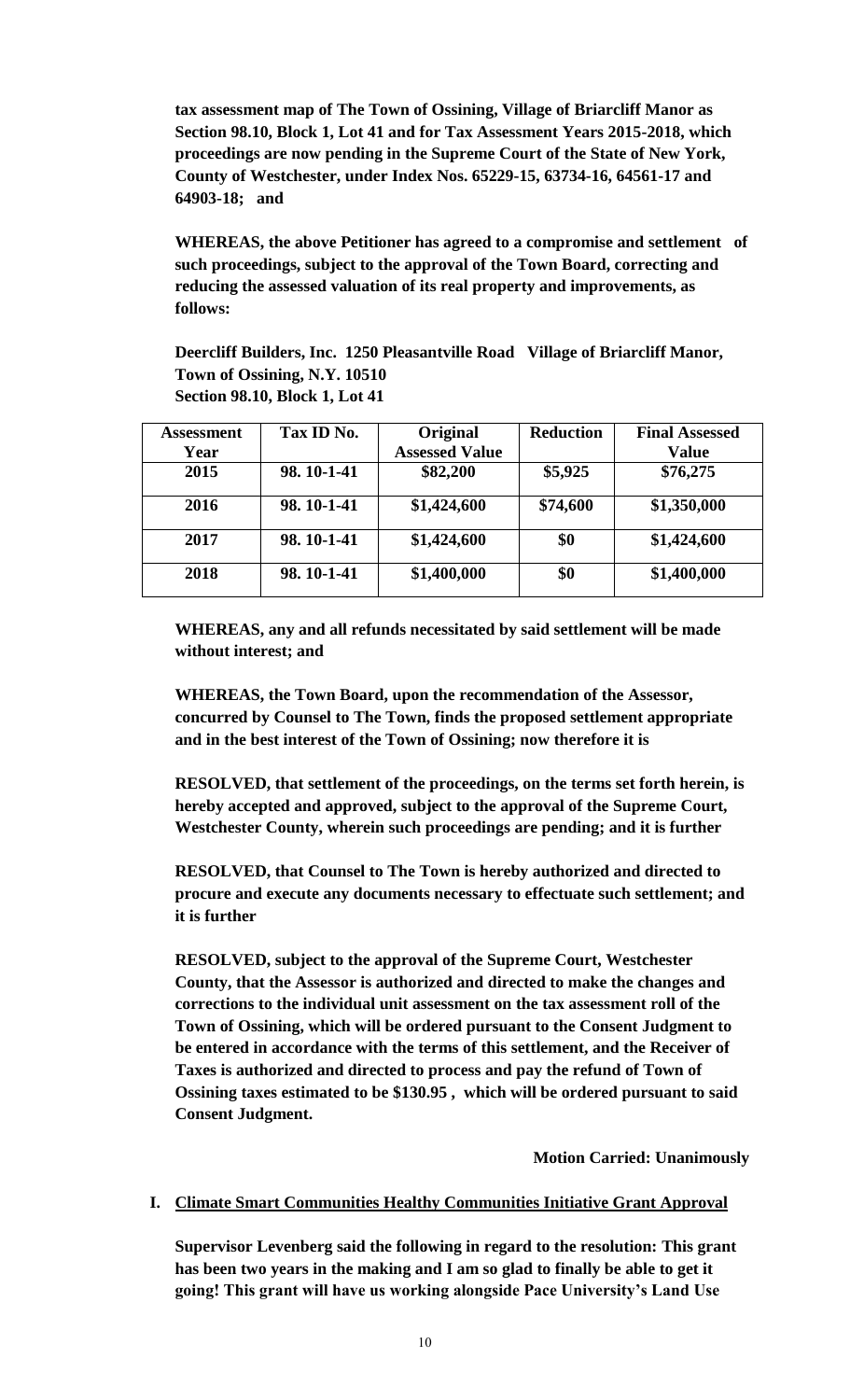**Law Center for the purpose of integrating public health into community planning by way of implementing new policies and land use codes, which will also help us to achieve our goals for combatting climate change. Special thanks to Confidential Secretary Victoria Cafarelli on all of her work with the folks at New York State and Pace to get this on track.**

**Councilmember Wilcher moved and it was seconded by Councilmember Feldman that the following resolution be approved.**

**Councilmember Wilcher moved and it was seconded by Councilmember Feldman that the following resolution be approved.**

**RESOLVED, that the Town Board of the Town of Ossining authorizes the Supervisor to enter into an agreement with the New York State Department of Environmental Conservation for a Climate Smart Communities Certification grant in the amount of \$70,100 to complete a project entitled "Healthy Communities Initiative," subject to approval by Counsel to the Town as to form.**

**Motion Carried: Unanimously**

### **J. Contract- "The Wait Room" Performance at Louis Engel Park**

**Supervisor Levenberg said the following in regard to the resolution: I am excited to be able to sign off on this very cool project, and I am looking forward to seeing it come to fruition after what is obviously a lot of planning and coordination. Mark your calendars now for performances on Saturday, September 21st at 3PM and 8PM, and Sunday, September 22nd at 3PM.**

**Councilmember Wilcher moved and it was seconded by Councilmember Shaw that the following resolution be approved.**

**RESOLVED, that the Town Board of the Town of Ossining authorizes the Supervisor to enter into an agreement with both the Sing Sing Prison Museum, 127 Main Street, Ossining, and Flyaway Productions, 1068 Bowdoin Street, San Francisco, California, to rent a section of Louis Engel Waterfront Park for the purpose of set installation, performances and set breakdown between September 15th, 2019 and September 23rd, 2019 under the terms and conditions outlined in the agreement, subject to approval by Counsel to the Town as to form.**

**Motion Carried: Unanimously**

# **XII. CORRESPONDENCE TO BE RECEIVED AND FILED**

### **XIII. MONTHLY REPORTS**

**Councilmember Feldman moved and it was seconded by Councilmember Shaw that the following resolution be approved.**

**Resolved, that the Town Board of the Town of Ossining hereby accepts the following monthly reports for the month of July 2019:**

**Town Building Department**